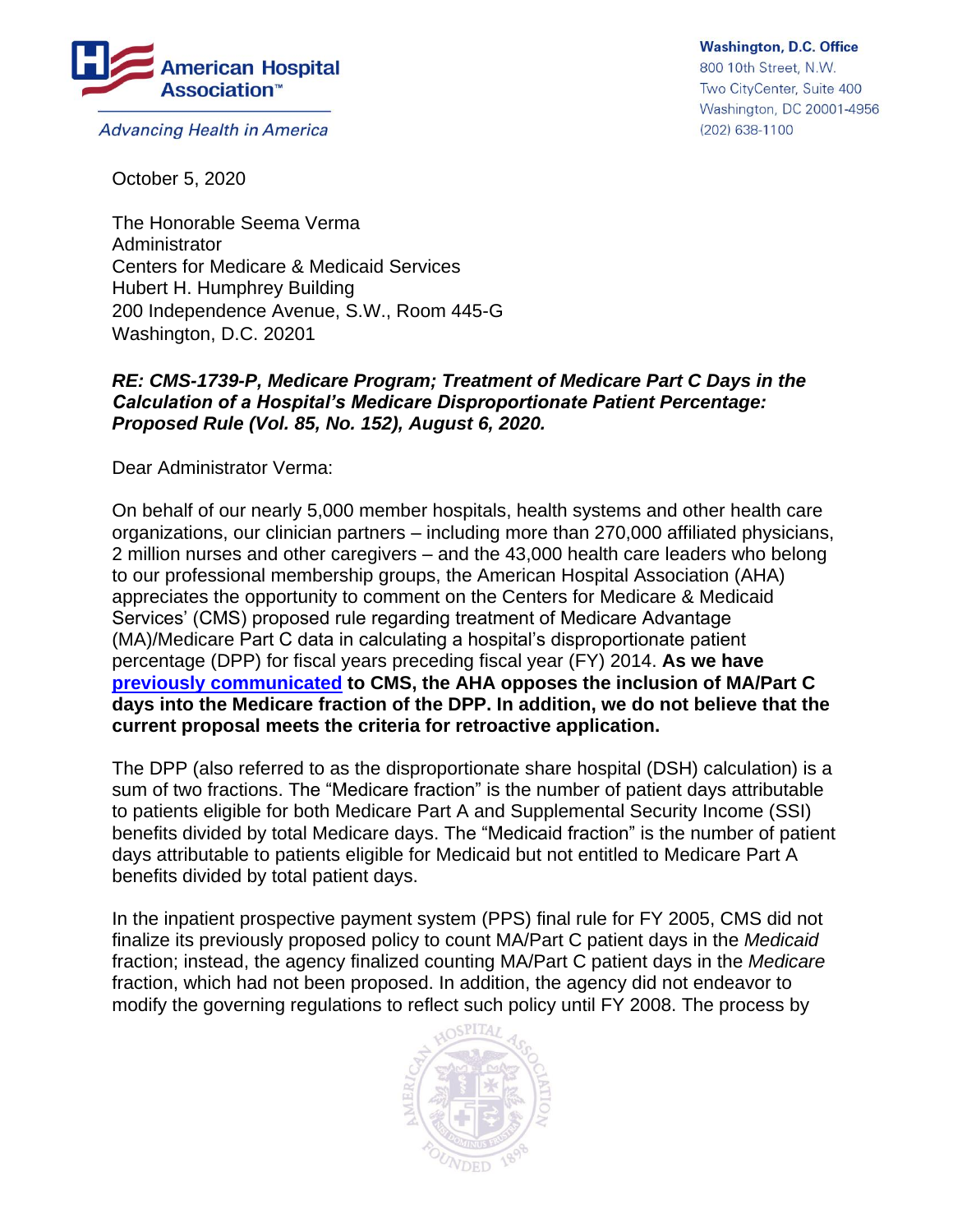The Honorable Seema Verma October 5, 2020 Page 2 of 3

which CMS finalized and codified incorporating MA/Part C patient days into the Medicare fraction has been challenged in the courts for many years. Specifically, hospitals argued that CMS did not engage in proper notice-and-comment before adopting a substantive change in policy for FY 2005.

Indeed, in 2014, the Court of Appeals for the District of Columbia Circuit affirmed the district court's holding that CMS' policy to include MA days in the Medicare fraction was not a logical outgrowth of the agency's proposed rule and it therefore should be vacated. In addition, hospitals challenged CMS' inclusion of MA days in the Medicare fraction for FY 2012, arguing that the agency again did not engage in notice and comment, as the Medicare Act requires. In June 2019, the Supreme Court agreed, holding in *Azar v. Allina Health Services* that the policy to include MA days in the Medicare fraction must be vacated for the period of time prior to Oct. 1, 2013. While the FY 2005 change in policy was being challenged in the courts, CMS finalized counting MA/Part C patient days in the Medicare fraction of the DPP for FY 2014 (i.e., beginning Oct. 1, 2013) and subsequent years through regular rulemaking.

Under this proposed rule, CMS would retroactively apply a policy of counting MA/Part C patient days in the Medicare fraction of the DSH calculation for discharges occurring prior to Oct. 1, 2013. CMS asserts, in part, that it is responding to the *Azar v. Allina Health Services* ruling. **As we have previously commented, the AHA opposes CMS' proposal and urges the agency to exclude MA patient days from the Medicare fraction of the DSH calculation. We further object to the agency's proposal to apply this policy retroactively, as we do not believe the proposal would meet the criteria for retroactive rulemaking under either the Medicare Act or Administrative Procedure Act.** 

Under statute, the Medicare fraction of the DSH calculation includes only individuals "entitled to benefits under Part A." In previous rulemaking, CMS has stated that individuals enrolled in a MA plan are entitled to benefits under Part A because, in order to enroll in MA, a beneficiary must be entitled to the benefits under Part A. The agency also has stated that once enrolled in MA, the plan must provide the benefits the beneficiary is entitled to under Part A, and that under certain circumstances and for certain beneficiaries, Part A pays for care furnished to individuals enrolled in MA.

**The AHA disagrees that individuals enrolled in MA are "entitled" to benefits under Part A.** In examining the statute and CMS' own regulations, it is clear that MA enrollees are not entitled to benefits under Part A and, thus, should continue to be excluded from the Medicare fraction of the DSH calculation. First, § 226(c)(1) of the Social Security Act states that "entitlement of an individual to hospital insurance benefits for a month [under Part A] shall consist of entitlement to have payment made under, and subject to the limitations in, [P]art A." In addition, § 1851(a)(1) of the Social Security Act states that persons eligible for MA are "entitled to elect to receive benefits" either "through the original [M]edicare fee-for-service program under [P]arts A and B, or through enrollment